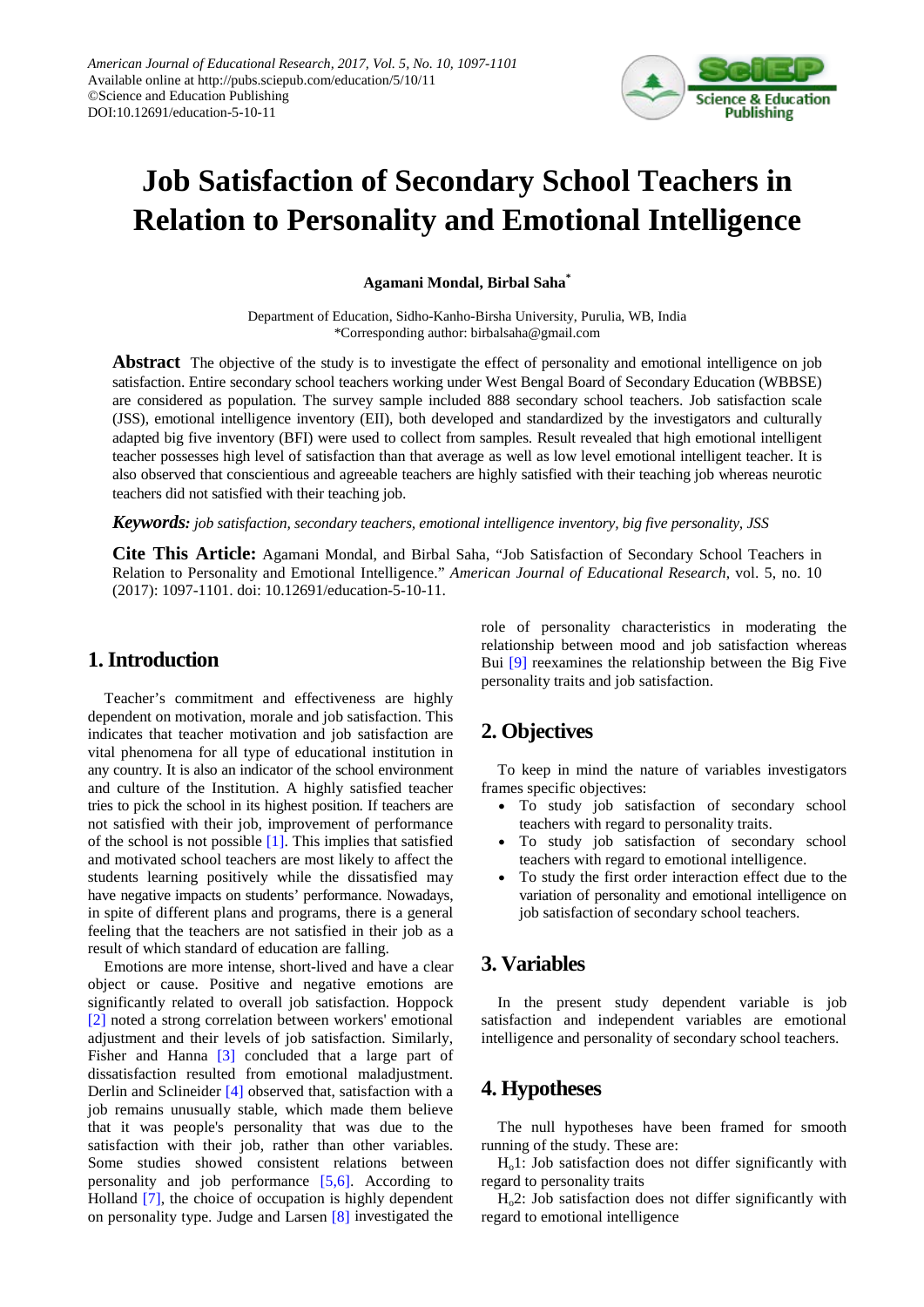$H<sub>o</sub>3$ : There is no significant first order interaction effect due to the variation of personality and emotional intelligence on job satisfaction of secondary school teachers.

## **5. Population**

Entire secondary school teachers of West Bengal under West Bengal Board of Secondary Education (WBBSE) are considered as population of the study.

## **6. Sample and Sampling**

Multistage sampling techniques have been used to include sufficient number of cases from each districts of West Bengal. Total 888 samples are taken randomly from 108 school located in different districts. Descriptive research method has been used for the investigation. The sample profile is presented in [Table 1.](#page-1-0)

## **7. Tools**

For this purpose two self developed scales viz. job satisfaction scale (JSS) and emotional intelligence inventory (EII) and one culturally adapted big five inventory (BFI) has been used. JSS is used to measure job satisfaction, EII for Emotional Intelligence and BFI for personality trait of secondary school teachers. JSS contains 57 item with 43 positive and 14 negative items. The reliability of JSS by split half test is found 0.827 by the use of Spearman - Brown prophecy formula. Cronbach α of the scale is found 0.882. EII scale has been developed following Daniel Goleman's theory [\[10\].](#page-4-5) The scale contains 100 items with 59 positive and 41 negative items. The reliability of EII by split half test is found 0.75 using of Spearman - Brown prophecy formula. Cronbach α of the scale is found 0.92. BFI of John, O.P [\[11\]](#page-4-6) has been culturally adopted for this investigation.

**Table 1. Gender, residence and qualification wise distribution of samples**

<span id="page-1-0"></span>

| <b>Strata</b> |                | N   | <b>Total</b> |  |
|---------------|----------------|-----|--------------|--|
| Gender        | Male           | 478 | 888          |  |
|               | Female         | 410 |              |  |
| Residence     | Rural          | 458 | 888          |  |
|               | Urban          | 430 |              |  |
| Qualification | Under graduate | 370 | 888          |  |
|               | Post graduate  | 518 |              |  |

## **8. Analysis and Interpretation**

#### **8.1. Analysis through Descriptive Statistics**

By applying job satisfaction scale the following data have been collected and presented in [Table 2.](#page-1-1) 

Results found from job satisfaction scale revealed 23.19% secondary teachers of both male and female are positioned into high job satisfaction, 62.84% belonged to the average level and 13.74% positioned into low level of job satisfaction. This result indicates that most of the secondary teachers in West Bengal are not highly satisfied with their job which is alarming to education system.

|  |  | Table 2. Data regarding job satisfaction of secondary school teachers |  |  |
|--|--|-----------------------------------------------------------------------|--|--|

<span id="page-1-1"></span>

| Level                | Male $(\% )$ | Female $(\% )$ | All $(\% )$ |  |
|----------------------|--------------|----------------|-------------|--|
| High satisfaction    | 20.92        | 25.85          | 23.19       |  |
| Average satisfaction | 62.76        | 62.93          | 62.84       |  |
| Low satisfaction     | 16.32        | 11 22          | 13.74       |  |

#### **8.2. Analysis through Inferential Statistics**

Testing of  $H_0 \mathbf{1}$ : In the present study Big Five Personality traits i.e. extraversion, agreeableness, conscientiousness, neuroticism and openness have been determined by administering BFI. In order to find out whether any significant difference exists among different personality traits, F test has been carried out and the result is presented in [Table 3.](#page-1-2)

**Table 3. Presentation of ANOVA for personality traits**

<span id="page-1-2"></span>

| Source                             | <b>Sum Square</b> | df  | <b>Mean Square</b> |          |
|------------------------------------|-------------------|-----|--------------------|----------|
| Personality                        | 108997.85         |     | 27249.464          |          |
| Error: Within<br><b>Treatments</b> | 369932.76         | 883 | 418.950            | $65.04*$ |

\* Significant at 0.01 level.

From [Table 3](#page-1-2)**,** it is found that F value for different personality trait is 65.042 at df (4, 883) which much greater than that of critical 'F' value. This indicates that job satisfaction depends on personality traits. However in order to compare these personality traits with job satisfaction, 't' value for each pairs of traits has been determined and presented i[n Table 4.](#page-1-3)

From [Table 4,](#page-1-3) it is evident that out of ten pairs, seven pairs differ significantly whereas only three pairs did not differ significantly.

**Table 4. Mean, SD and t values between different traits of teachers with respect to job satisfaction**

<span id="page-1-3"></span>

| Pair of<br>comparison | N   | Mean   | <b>SD</b> | Mean<br><b>Difference</b> | df  | t-value |
|-----------------------|-----|--------|-----------|---------------------------|-----|---------|
| <b>Openness</b>       | 100 | 223.58 | 21.39     | 9.83                      | 325 | $4.23*$ |
| Conscientiousness     | 227 | 233.41 | 18.42     |                           |     |         |
| <b>Openness</b>       | 100 | 223.58 | 21.39     |                           |     |         |
| Neurotic              | 222 | 205.83 | 22.58     | 17.75                     | 320 | 14.19*  |
| Openness              | 100 | 223.58 | 21.39     | 4.36                      | 234 | 1.72    |
| Extraversion          | 136 | 227.94 | 17.42     |                           |     |         |
| <b>Openness</b>       | 100 | 223.58 | 21.39     | 8.59                      |     |         |
| Agreeableness         | 203 | 232.17 | 21.60     |                           | 301 | $3.27*$ |
| Conscientiousness     | 227 | 233.41 | 18.42     | 27.58                     | 447 | 14.19*  |
| Neurotic              | 222 | 205.83 | 22.58     |                           |     |         |
| Conscientiousness     | 227 | 233.41 | 18.42     | 5.47                      | 361 | $2.80*$ |
| Extraversion          | 136 | 227.94 | 17.42     |                           |     |         |
| Conscientiousness     | 227 | 233.41 | 18.42     | 1.24                      | 328 | 0.64    |
| Agreeableness         | 203 | 232.17 | 21.60     |                           |     |         |
| Extraversion          | 136 | 227.94 | 17.42     | 4.23                      |     | 1.91    |
| Agreeableness         | 203 | 232.17 | 21.60     |                           | 337 |         |
| Extraversion          | 136 | 227.94 | 17.42     | 22.11                     |     | 9.77*   |
| Neurotic              | 222 | 205.83 | 22.58     |                           | 356 |         |
| Agreeableness         | 203 | 232.17 | 21.60     | 26.34                     | 423 | 12.26*  |
| Neurotic              | 222 | 205.83 | 22.58     |                           |     |         |

\* Significant at 0.01 level.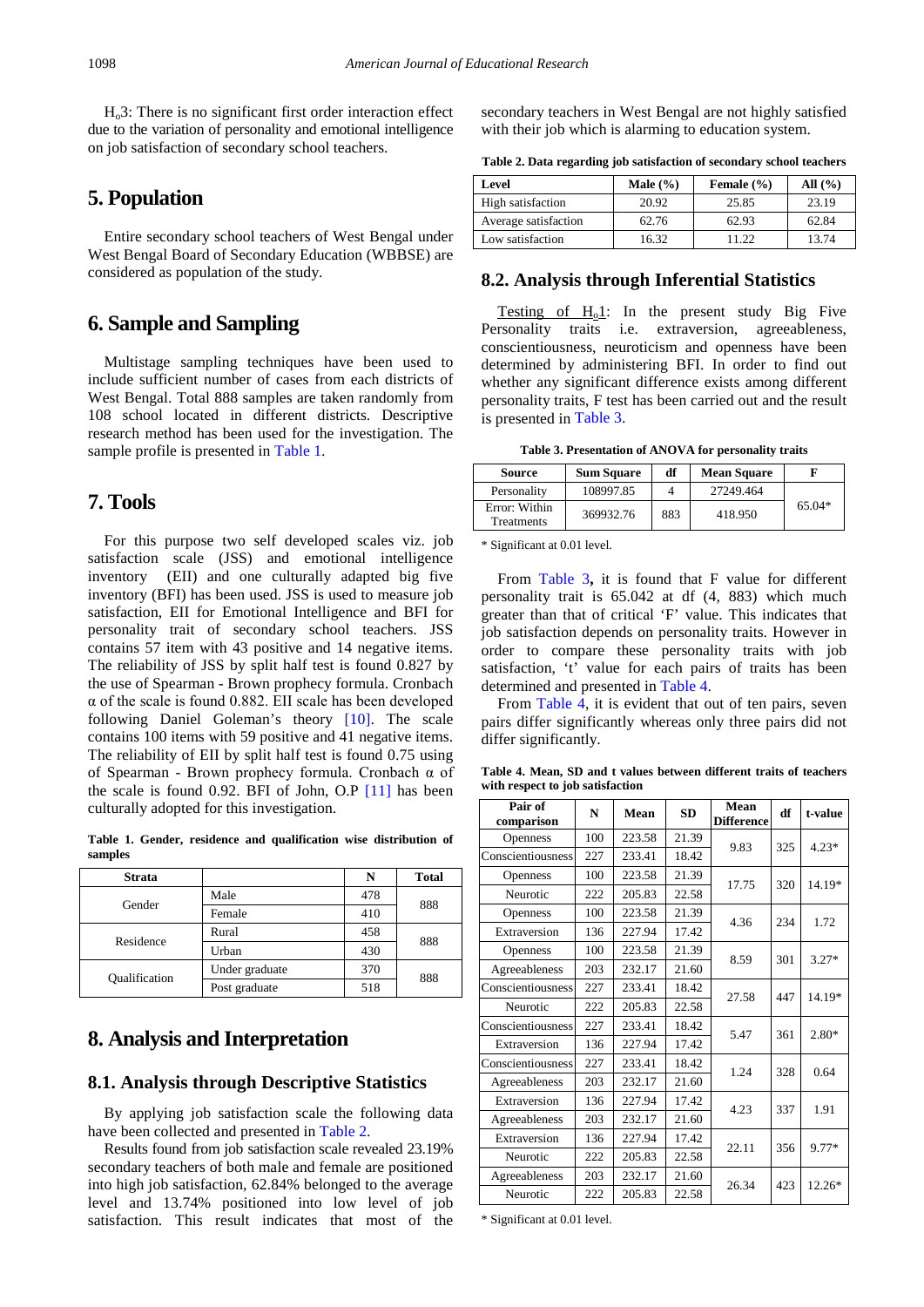Testing of  $H_0 \text{2:}$  In order to determine the effect of different level of emotional intelligence on job satisfaction, calculation of F value is essential. Therefore, the Researchers has constructed ANOVA table [\(Table 5\)](#page-2-0) to determine the effect of emotional intelligence on job satisfaction.

**Table 5. Presentation of ANOA data for Emotional Intelligence**

<span id="page-2-0"></span>

| Source                             | <b>Sum Square</b> | df  | <b>Mean Square</b> |          |
|------------------------------------|-------------------|-----|--------------------|----------|
| Emotional<br>Intelligence          | 119619.982        | 2   | 59809.991          | 147.315* |
| Error: Within<br><b>Treatments</b> | 359310.639        | 885 | 406.001            |          |

\* Significant at 0.01 level.

It is observed form [Table 5](#page-2-0) that F value for assessing the effect of emotional intelligence on job satisfaction is 147.31 at df (2,885) which is very high than that of critical 'F' value indicating that there is a significant difference exists among different levels of emotional intelligence on job satisfaction. Therefore, null hypothesis  $H_0^2$  is rejected. To determine the effect of individual level of emotional intelligence on job satisfaction, 't' test has been carried out and presented in [Table 6.](#page-2-1)

Testing of  $H_0$ 3: ANOVA table [\(Table 7\)](#page-2-2) has been framed to determine the interaction between personality and emotional intelligence on job satisfaction.

From [Table 7,](#page-2-2) F value for the interaction between gender and personality on job satisfaction is found to 3.908 at df (7,874) which is significant at 0.01 level of significance. Hence hypothesis  $H_0$ 3 is rejected. In order to analysis which pairs have significant effect, 't' critical ratio [\(Table 8\)](#page-2-3) for each pairs has been determined.

**Table 6. Presenting t values of different levels of Emotional Intelligence**

<span id="page-2-1"></span>

|     | Mean   | <b>SD</b> | <b>Mean Difference</b> | df                      | t-value           |
|-----|--------|-----------|------------------------|-------------------------|-------------------|
| 148 | 246.89 | 16.17     |                        |                         | $16.7*$           |
| 126 | 205.98 | 23.56     |                        |                         |                   |
| 148 | 246.89 | 16.17     |                        |                         | $13.5*$           |
| 614 | 222.60 | 20.25     |                        |                         |                   |
| 614 | 222.60 | 20.25     |                        |                         | $8.1*$            |
| 126 | 205.98 | 23.56     |                        |                         |                   |
|     |        |           |                        | 40.91<br>24.29<br>16.62 | 274<br>760<br>738 |

\* Significant at 0.01 level.

**Table 7. Presentation of ANOVA for the interaction between Personality and Emotional Intelligence**

<span id="page-2-2"></span>

| <b>Source</b>            | <b>Sum Square</b> | df  | <b>Mean Square</b> |        |
|--------------------------|-------------------|-----|--------------------|--------|
| Personality              | 39255.830         |     | 9813.958           | 28.032 |
| EI                       | 29276.280         |     | 14638.140          | 41.811 |
| Personality $\times$ EI  | 9576.435          |     | 1368.062           | 3.908* |
| Error: Within Treatments | 305986.771        | 874 | 350.099            |        |

\* Significant at 0.01 level.

#### **Table 8. Presenting 't' critical ratio for different pairs**

<span id="page-2-3"></span>

| Pair of comparison                              | $\mathbf N$    | Mean   | <b>SD</b> | <b>Mean Difference</b> | df  | t-value |
|-------------------------------------------------|----------------|--------|-----------|------------------------|-----|---------|
| High Emotional Intelligent Extravert            | 26             | 234.69 | 14.96     |                        |     |         |
| <b>Average Emotional Intelligent Extravert</b>  | 104            | 226.88 | 17.99     | 7.81                   | 128 | 2.04    |
| High Emotional Intelligent Agreeable            | 61             | 250.67 | 12.93     |                        |     |         |
| <b>Average Emotional Intelligent Agreeable</b>  | 128            | 225.25 | 19.74     | 25.42                  | 187 | $9.16*$ |
| <b>High Emotional Intelligent Conscientious</b> | 49             | 250.53 | 15.19     |                        |     |         |
| Average Emotional Intelligent Conscientious     | 165            | 228.06 | 15.73     | 22.47                  | 214 | 8.85*   |
| High Emotional Intelligent Open                 | 12             | 239.25 | 22.61     |                        |     |         |
| Average Emotional Intelligent Open              | 84             | 222.64 | 19.95     | 16.61                  | 94  | $2.65*$ |
| High Emotional Intelligent Extravert            | 26             | 234.69 | 14.96     |                        |     |         |
| Low Emotional Intelligent Extravert             | 6              | 217.17 | 1.17      | 17.52                  | 30  | $2.83*$ |
| High Emotional Intelligent Agreeable            | 61             | 250.67 | 12.93     |                        |     |         |
| Low Emotional Intelligent Agreeable             | 14             | 214.86 | 16.45     | 35.81                  | 73  | 8.87*   |
| High Emotional Intelligent Conscientious        | 49             | 250.53 | 15.19     |                        |     |         |
| Low Emotional Intelligent Conscientious         | 13             | 236.85 | 22.01     | 13.68                  | 50  | $2.61*$ |
| High Emotional Intelligent Open                 | 12             | 239.25 | 22.61     |                        |     |         |
| Low Emotional Intelligent Open                  | $\overline{4}$ | 196.25 | 14.43     | 43.0                   | 14  | $3.53*$ |
| <b>Average Emotional Intelligent Extravert</b>  | 104            | 226.88 | 17.99     |                        |     |         |
| Low Emotional Intelligent Extravert             | 6              | 217.17 | 1.17      | 9.71                   | 108 | 1.32    |
| Average Emotional Intelligent Agreeable         | 128            | 225.25 | 19.74     |                        |     |         |
| Low Emotional Intelligent Agreeable             | 14             | 214.86 | 16.45     | 10.39                  | 140 | 1.90    |
| Average Emotional Intelligent Conscientious     | 165            | 228.06 | 15.73     |                        |     |         |
| Low Emotional Intelligent Conscientious         | 13             | 236.85 | 22.01     | 8.79                   | 176 | 1.88    |
| <b>Average Emotional Intelligent Neurotic</b>   | 133            | 209.90 | 22.34     |                        |     |         |
| Low Emotional Intelligent Neurotic              | 89             | 199.75 | 21.68     | 10.15                  | 220 | $3.36*$ |
| Average Emotional Intelligent Open              | 84             | 222.64 | 19.95     |                        |     |         |
| Low Emotional Intelligent Open                  | $\overline{4}$ | 196.25 | 14.43     | 26.39                  | 86  | $2.61*$ |

\* Significant at 0.01 level.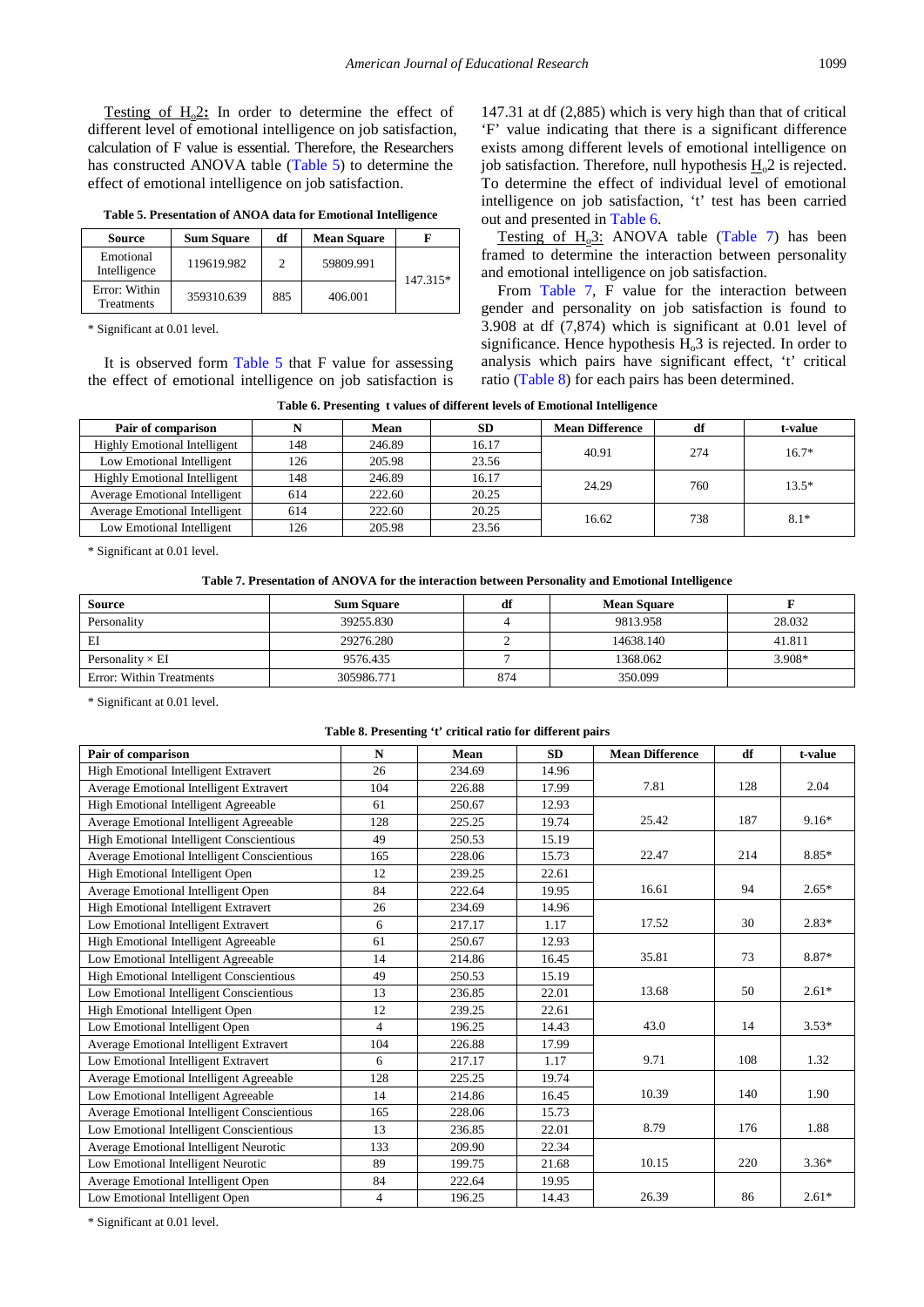Out of 13 possible pairs, only three pairs viz.Average Emotional Intelligent Extravert vs low Emotional Intelligent Extravert, average Emotional Intelligent Agreeable vs low Emotional Intelligent Agreeable and Average Emotional Intelligent Conscientious vs low Emotional Intelligent Conscientious did not differ significantly where as others 10 possible pairs differ significantly on job satisfaction.

## **9. Results and Discussion**

#### **9.1. Emotional Intelligence**

Objective of the study is to find out whether any relationship exists or not with regard to job satisfaction of the secondary teachers in relation to their emotional intelligence. It is observed that high emotional intelligent teacher possesses high level of satisfaction than that average as well as low level emotional intelligent teacher. Thus emotional intelligence has significant effect on job satisfaction. The result corroborates with the findings of Cobb [\[12\],](#page-4-7) Guleryuz et.al [\[13\],](#page-4-8) Craig [\[14\],](#page-4-9) Coco [\[15\],](#page-4-10) Anari [\[16\],](#page-4-11) Lee and Ok [\[17\],](#page-4-12) Tabatabaei and Farazmehr, [\[18\],](#page-4-13) Alnidawy [\[19\],](#page-4-14) Singh and Kumar [\[20\].](#page-4-15) In addition, Carmeli [\[21\]](#page-4-16) states that people with high emotional intelligence are constantly in a good mood and that they experience a higher level of job satisfaction and well-being in comparison with people with lower emotional intelligence. They can effectively recognize frustration and stress-related emotions and hence, control them in order to reduce stress. Such employees can also realize their professional needs and control them, so their job satisfaction increases. These employees have the ability to control their emotions and have better relationship with others.

#### **9.2. Big Five Personality Traits**

Conscientiousness trait encompasses a diligent, hardworking, thorough and organized. Secondary teachers high on this trait would likely be described by their superiors and having a hard work ethic and being dedicated. These individuals liked group work more when they selected their own groups. They understood other group members' ideas and were willing to offer help to group members. Agreeableness trait includes empathetic, considerate, friendly, generous and helpful and they also have an optimistic view of human nature. It is perceptible individuals who score high on the agreeableness trait have strong interpersonal skills and find prosaically relationships to be intrinsically motivating. They also perform all tasks assigned to them conscientiously and work hard to accomplish their goals. This explained why conscientious and agreeable teachers are highly satisfied with their teaching job. Extraversion trait encompasses talkative and energetic at one end of the continuum and shy and withdrawn at the other end. Jost [\[22\]](#page-4-17) revealed that people those who have highly openness personality trait tend to be politically liberal and tolerant of diversity. As a consequence, they are generally more open to different cultures and lifestyles. They are lower in ethnocentrism and right-wing authoritarianism.

It is also observed from the present study that secondary teachers with neurotic trait differ significantly with regard to job satisfaction when compared with other four personality traits. Neurotic individuals reported feeling nervous in communicating their ideas within the group, had difficulty in understanding what the group task was; were tensed most of the time and were afraid to ask for help within their group [\[23\].](#page-4-18) They have a limited capacity to deal with stressful situations and get angry at the ways other treat them [\[24\].](#page-4-19) As such, their participation and contribution to group work will be limited. So the characteristics of neurotic prospective is not fit for teaching job and hence they are less satisfied. This result is consistent with the studies of Chakraborty et.al. [\[25\],](#page-4-20) Matzler and Renz[l \[26\]](#page-4-21) and Judge et. al. [\[27\].](#page-4-22)

#### **9.3. Interaction between Emotional Intelligence and Personality**

Some studies revealed that personality traits have also been associated with emotional intelligence. It should be noted that certain authors such as Elliot and Thrash [\[28\],](#page-4-23) who found that certain personality traits such as extraversion, combined with positive emotionality, are associated with a type of approach temperament. In contrast, people who have more neurotic features and negative emotionality possess an avoidance temperament. Mayer, Salovey and Caruso [\[29\]](#page-4-24) also found correlations between emotional intelligence and personality traits such as agreeableness, openness and responsibility, among others. Other authors have found a relationship being the ability to manage one's emotions with traits such as extraversion [\[30\].](#page-4-25) In the present study first order interaction is found among emotional intelligence and personality traits.

## **10. Conclusions**

The present provides excellent evidences, how job satisfaction is affected and related to emotional intelligence and personality. The connotation of current state of teachers holding average satisfaction is very dangerous as it not only destroys the professional status of a teacher but also devastates the spirit of the school life. Thus Govt. has to take necessary measures to enhance external factors of job satisfaction by creating attractive salary package, career advancement scheme, earned leave scheme, health scheme, attractive fringe benefits etc. Besides this personality test to be make compulsory during the selection of secondary teachers. Also training to be provided to the secondary teachers to develop their ability to manage and control their emotions.

## **References**

- <span id="page-3-0"></span>[1] Mbua, F. N. (2003). *Educational Administration: Theory and Practice*. Limbe, South West Province, Cameroon: Design House.
- <span id="page-3-1"></span>[2] Hoppock, R. (1935). *Job Satisfaction,* Harper and Brothers, New York and London.
- <span id="page-3-2"></span>[3] Fisher, V. E. and Hanna, J. V. (1931). *The dissatisfied worker.*  New York: Mcmillan.